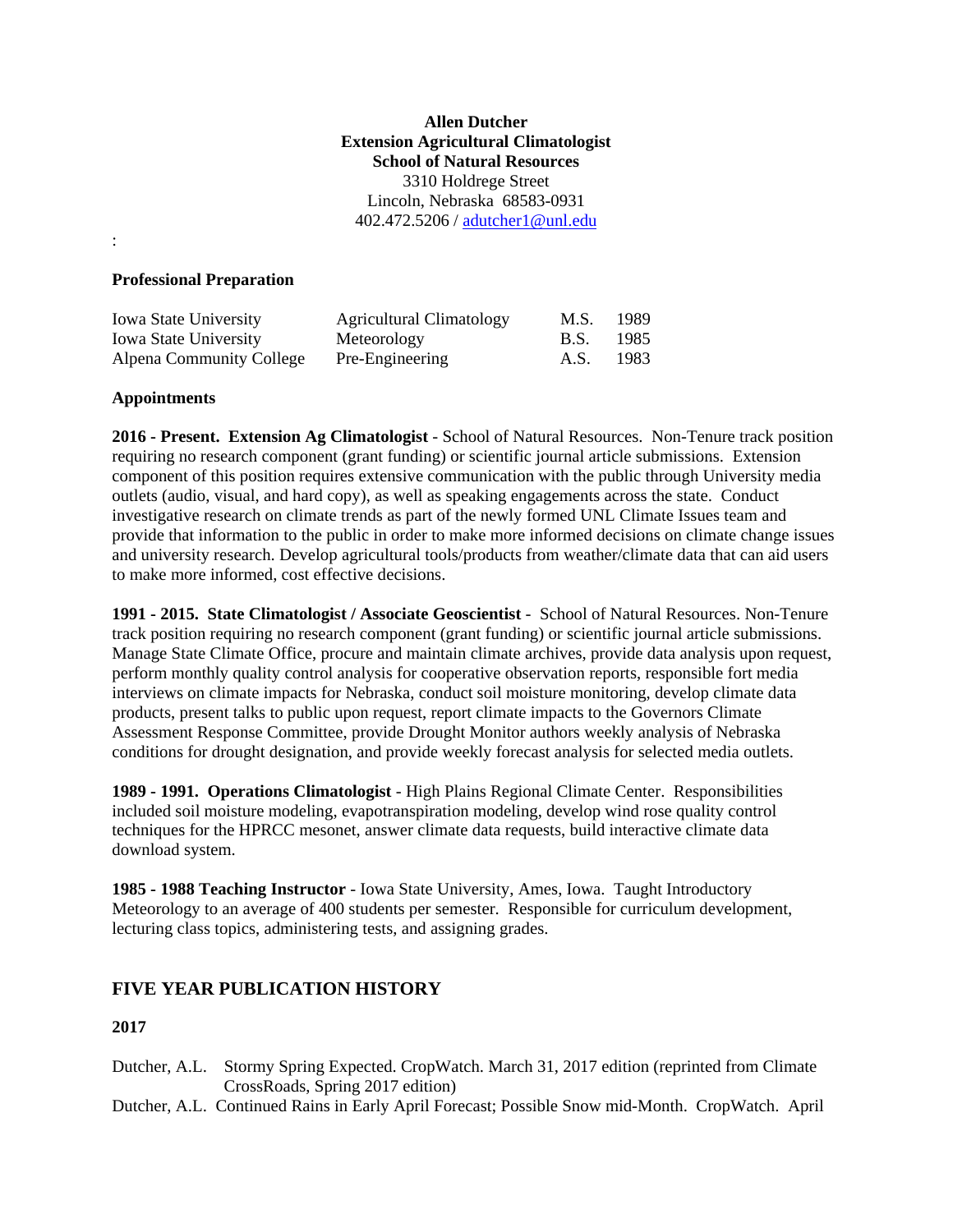|               | 7, 2017 edition.                                                                      |
|---------------|---------------------------------------------------------------------------------------|
| Dutcher, A.L. | Climate Prediction Center's Seasonal Forecast. CropWatch. April 21, 2017 edition.     |
| Dutcher, A.L. | Planting Delays Possible if Forecast for Above Normal Precipitation Holds True. April |
|               | 21, 2017 edition.                                                                     |
| Dutcher, A.L. | Weather Data shows late April-May Cold Spell not that Uncommon in Nebraska.           |
|               | CropWatch. April 28, 2017 edition.                                                    |
| Dutcher, A.L. | New Interactive CPC Outlook Maps offer more Location Detail. CropWatch. May 5,        |
|               | 2017 edition.                                                                         |
| Dutcher, A.L. | Forecast; Good Planting Window, but more Rains mid-next Week. CropWatch. May 5,       |
|               | 2017 edition.                                                                         |
|               | Dutcher, A.L. More Showers in May Forecast. CropWatch. May 19, 2017 edition.          |
|               | Waters, C., T. Williams, and A. Dutcher                                               |
|               | Hail: Pre- and Post-Event Risk Management Considerations. CropWatch. May 26, 2017     |
|               | edition.                                                                              |
| Dutcher, A.L. | Warmer Days help GDD Levels Catch up, but Rains Still Limited. CropWatch. June 6,     |
|               | 2017 edition.                                                                         |
| Dutcher, A.L. | Forecast: Expect High Heat Indices after July 4. CropWatch. June 30, 2017 edition.    |
| Dutcher, A.L. | As Drought Worsens, Hopes Focus on Moisture Forecast. CropWatch. July 28, 2017        |
|               | edition.                                                                              |
| Dutcher, A.L. | Nebraska Drought Decreases; Forecast for Cooler, Wetter Conditions. CropWatch.        |
|               | August 25, 2017 edition.                                                              |
| Dutcher, A.L. | Forecast of End-of-Season Weather and Freeze Risk. CropWatch. September 8, 2017       |
|               | edition.                                                                              |
| Dutcher, A.L. | Forecast for Precipitation and End-of Season Freeze Risk. CropWatch. September 22,    |
|               | 2017 edition.                                                                         |
| Dutcher, A.L. | What will La Nina mean for the Midwest. CropWatch. October 27, 2017 edition.          |
| Dutcher, A.L. | How windy was it? A look at Nebraska Gusts October 23-27. CropWatch. November 3,      |
|               | 2017 edition.                                                                         |

Dutcher, A.L. Rowing Season Officially Over for Nebraska. CropWatch. November 3, 2017 edition.

| Dutcher, A.L. | Nebraska Ag Climate Update and Forecast. CropWatch. February 5, 2016 Edition.            |
|---------------|------------------------------------------------------------------------------------------|
| Dutcher, A.L. | March Forecast: Likely a Lion on the Plains. CropWatch. February 19, 2016 Edition.       |
| Dutcher, A.L. | Cooler Temperature Swing Likely in Second Half of March. CropWatch. March 9, 2016        |
|               | Edition.                                                                                 |
| Dutcher, A.L. | More Storms, Moisture on Track for Nebraska. CropWatch. March 25, 2016 Edition.          |
|               | Williams, T.A. and A.L. Dutcher. Spring Freeze Risk. CropWatch. April 8, 2016.           |
| Dutcher, A.L. | April Showers Expected to Continue in Spurts. CropWatch. April 21, 2016 Edition.         |
|               | Dutcher, A.L. Q & A. How are Soil Temperatures Recorded. CropWatch. May 6, 2016 Edition. |
| Dutcher, A.L. | Expect More Moisture, then a Drier La Nina by Late Summer. CropWatch. May 27,            |
|               | 2016 Edition.                                                                            |
| Dutcher, A.L. | Forecast for Hot, Dry Conditions to Break Next Week. CropWatch. June 17, 2016            |
|               | Edition.                                                                                 |
| Dutcher, A.L. | Undulating Heat, Cooler Temps to Continue CropWatch. August 4, 2016 Edition.             |
| Dutcher, A.L. | Comparing 2016 Summer Temperatures with 2015. CropWatch. August 12, 2016                 |
|               | Edition.                                                                                 |
| Dutcher, A.L. | Data shows timing of Temperature Extremes in July & August. CropWatch. August 18,        |
|               | 2016 Edition.                                                                            |
| Dutcher, A.L. | Above Normal Temps, Precipitation Forecast for Nebraska CropWatch. September 22,         |
|               | 2016 Edition.                                                                            |
|               |                                                                                          |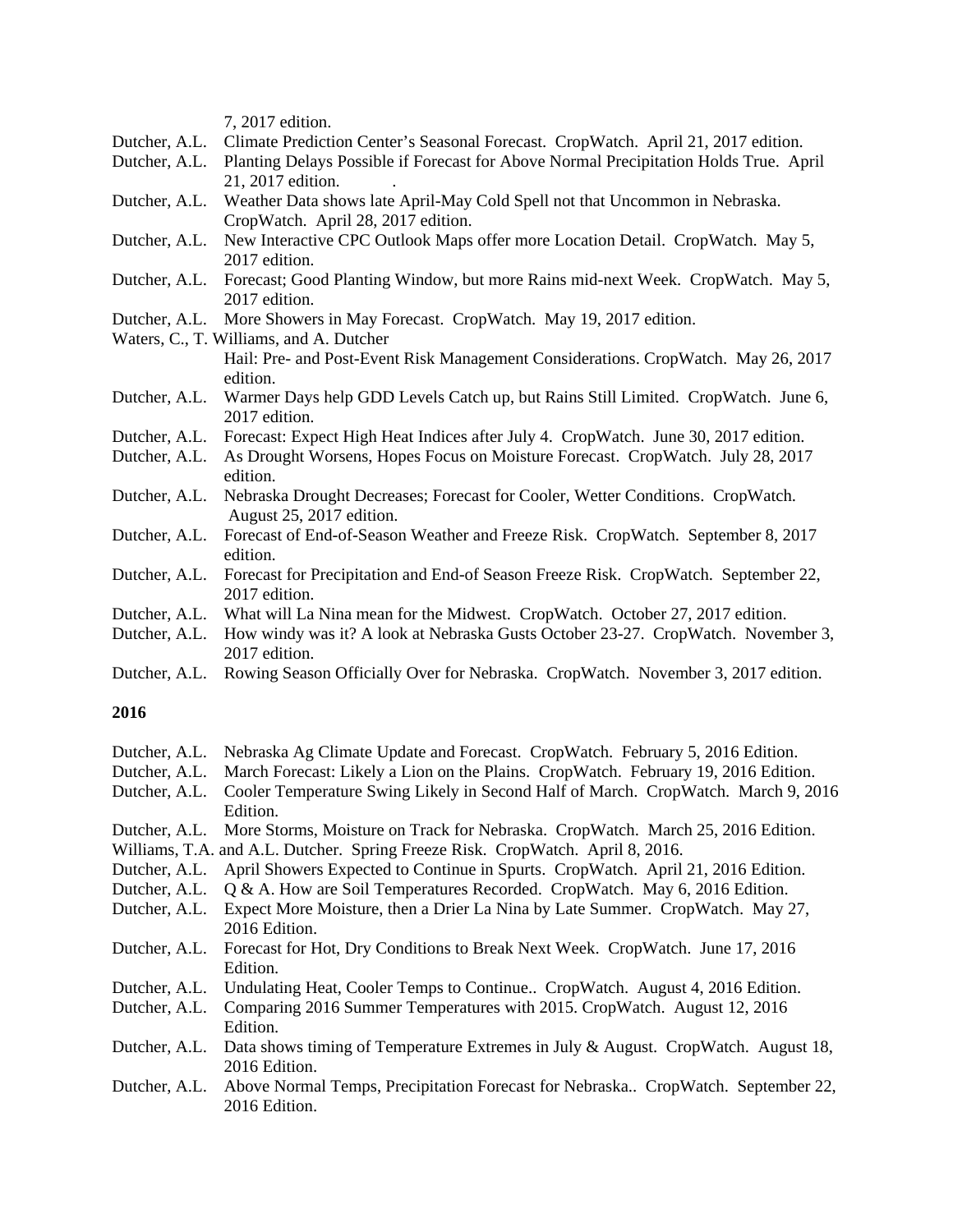| Dutcher, A.L. Much, but not All of Nebraska Experiences Hard Freeze Conditions. CropWatch.     |
|------------------------------------------------------------------------------------------------|
| October 14, 2016 Edition.                                                                      |
| Dutcher, A.L. September flip-flopped through Highs, Lows. CropWatch. October 21, 2016 Edition. |
| Dutcher, A.L. Short and Long-Term Forecast, Suggest Highly Variable Winter Temperatures in     |
| Nebraska. CropWatch. November 11, 2016 Edition.                                                |

| Dutcher, A.L. | 30 and 90 Day Weather Forecasts. CropWatch. January 20, 2015 Edition                 |
|---------------|--------------------------------------------------------------------------------------|
| Dutcher, A.L. | Early April 2015 Storms Offer Little Precipitation, Drought Areas Start to Increase. |
|               | CropWatch. April 3, 2015 Edition.                                                    |
| Dutcher, A.L. | April Forecast. CropWatch. April 10, 2015 Edition.                                   |
| Dutcher, A.L. | Weather Recap and Forecast. CropWatch. April 24, 2015 Edition.                       |
| Dutcher, A.L. | May Weather and June Forecast: Below Normal GDD's plus Above Normal Moisture.        |
|               | CropWatch. June 5, 2015 Edition.                                                     |
| Dutcher, A.L. | Reduced Solar Radiation: How Solar Radiation, GDD's Compare to Normal.               |
|               | CropWatch. June 19, 2015 Edition.                                                    |
| Dutcher, A.L. | Strong El Nino now Expected this Fall. CropWatch. July 24, 2015 Edition.             |
| Dutcher, A.L. | Rains likely during next 10 days. CropWatch. August 14, 2015 Edition.                |
| Dutcher, A.L. | With Cooler Week, Corn Maturity Forecasts move back. CropWatch. August 26, 2015      |
|               | Edition.                                                                             |
| Dutcher, A.L. | Short term Weather Forecast Split between East and West. CropWatch. September 11,    |
|               | 2015 Edition.                                                                        |
| Dutcher, A.L. | Tutorial on getting more Data from CPC Temperature and Precipitation Forecasts.      |
|               | CropWatch. September 25, 2015 Edition.                                               |
| Dutcher, A.L. | How will El Nino Affect Nebraska and the Plains. CropWatch. October 30, 2015         |
|               | Edition.                                                                             |
| Dutcher, A.L. | Winter Forecast. Farm Journal Magazine. December 2015 edition.                       |

Dutcher, A.L. Current El Nino runs Counter to the norm. CropWatch. December 17, 2015 Edition.

| Dutcher, A.L. | Ocean Temperatures Offer Clues to Crop Season Weather. CropWatch. February 24-28,                     |
|---------------|-------------------------------------------------------------------------------------------------------|
|               | 2014 Edition                                                                                          |
| Dutcher, A.L. | Northern Plains Likely to see Below Normal Temperatures this Spring. CropWatch.                       |
|               | February 24-28, 2014 Edition.                                                                         |
| Dutcher, A.L. | How Dry and How Cold was it this Winter. CropWatch. March 28, 2014 Edition.                           |
| Dutcher, A.L. | Early Spring Temperatures 2-3 Weeks behind Normal. CropWatch. April 14, 2014                          |
|               | Edition.                                                                                              |
| Dutcher, A.L. | Nebraska Winter $27th$ Coldest, $18th$ Driest. CropWatch April 11, 2014 Edition.                      |
| Dutcher, A.L. | Nebraska Winter 27 <sup>th</sup> Coldest, 18 <sup>th</sup> Driest. IANR News Release. April 11, 2014. |
| Dutcher, A.L. | Conditions Right for Planting; Precipitation on the Horizon. CropWatch. April 18, 2014                |
|               | Edition.                                                                                              |
| Dutcher, A.L. | Forecast for Warmer, Drier Planting Weather Soon. CropWatch. April 19, 2013 issue.                    |
| Dutcher, A.L. | Plant while the Sun Shines; Storms Likely Late Next Week. CropWatch. May 2, 2014                      |
|               | Edition.                                                                                              |
| Dutcher, A.L. | El Nino Predicted, but Likely to be Weak. CropWatch. May 2, 2014 Edition.                             |
| Dutcher, A.L. | Above Normal Rainfall Predicted for Nebraska for June. CropWatch. June 26, 2014                       |
|               | Edition.                                                                                              |
| Dutcher, A.L. | June Precipitation 200 to 400% of Normal. CropWatch. July 11, 2014 Edition.                           |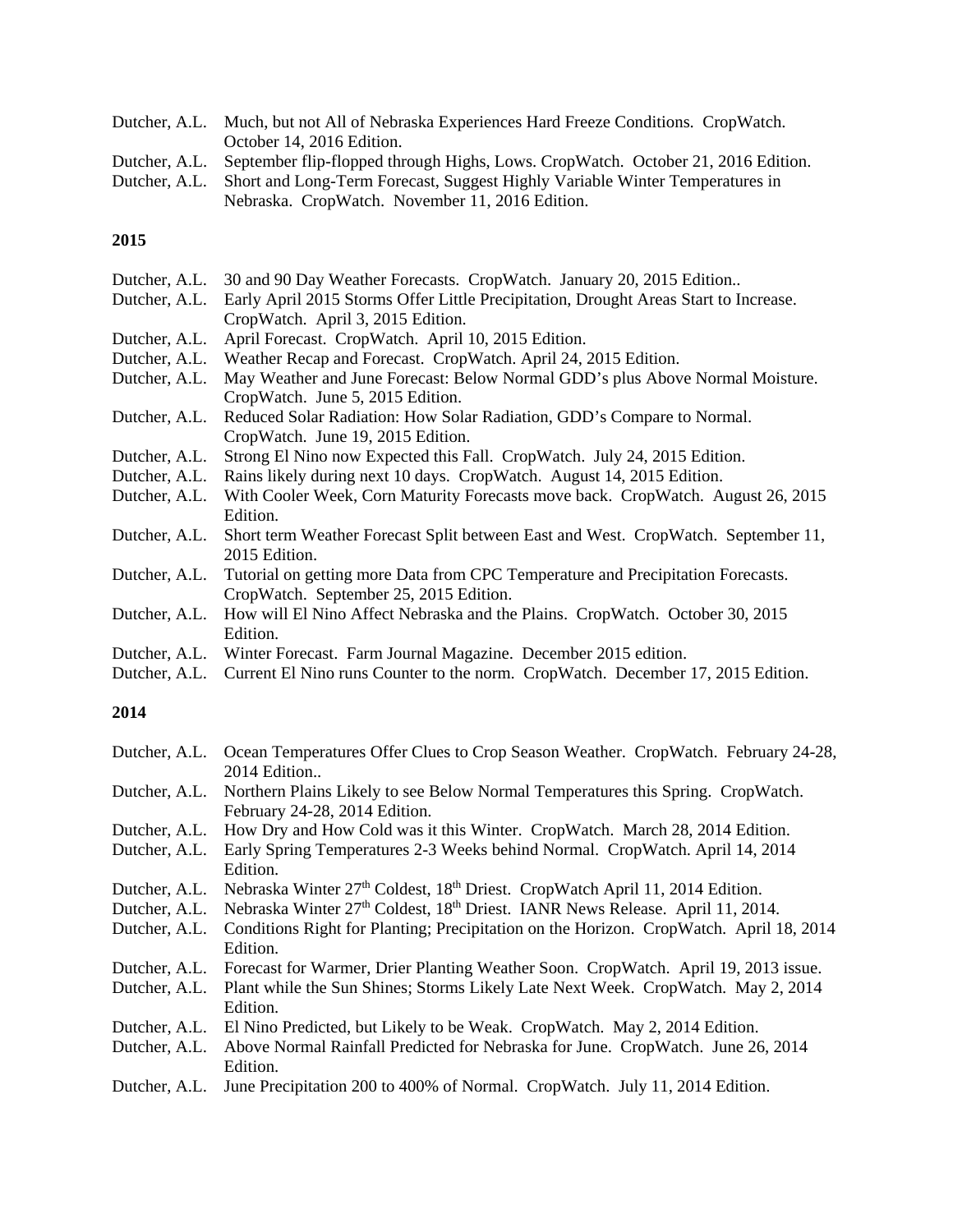| Dutcher, A.L. | State Climatologist: Models Show Above Normal Precipitation for this Fall. IANR News  |
|---------------|---------------------------------------------------------------------------------------|
|               | Release. August 22, 2014.                                                             |
| Dutcher, A.L. | State Climatologist: Models Show Above Normal Precipitation for this Fall. CropWatch. |
|               | August 22-28, 2014 Edition.                                                           |
| Dutcher, A.L. | After Weekend Cold, Look for Extended Warmer Temperatures. CropWatch.                 |
|               | September 12, 2014 Edition.                                                           |
| Dutcher, A.L. | Weather Update: Much Variance from Norms, but good Soil Moisture. CropWatch.          |
|               | September 19-26, 2014 Edition.                                                        |
| Dutcher, A.L. | 30- and 90-Day Forecast from Climate Prediction Center. CropWatch. September 19-      |
|               | 26, 2014 Edition.                                                                     |
| Dutcher, A.L. | Nebraska Weather Outlook through Mid-October. CropWatch. October 3-10, 2014           |
|               | Edition.                                                                              |
| Dutcher, A.L. | Nebraska Weather Update. CropWatch. October 3-10, 2014 Edition.                       |
| Dutcher, A.L. | Accumulated GDD's. CropWatch. October 14-24, 2014 Edition.                            |
| Dutcher, A.L. | Winter 2014-15 Forecast CropWatch. November 7-14, 2014 Edition.                       |

Dutcher, A.L. Nebraska's Winter Outlook. Nebraska Cattleman Magazine. Submitted 12/5/2014. December 2014 issue.

| Dutcher, A.L.                  | Latest Forecast Increases Likelihood of Below Normal Temperatures. IANR News                                                                                      |
|--------------------------------|-------------------------------------------------------------------------------------------------------------------------------------------------------------------|
|                                | Release. March 3, 2013.                                                                                                                                           |
| Dutcher, A.L.                  | Spring Showers Welcome, not likely to Eliminate Deficits. CropWatch. March 13, 2013                                                                               |
|                                | issue.                                                                                                                                                            |
| Dutcher, A.L.                  | Rain/Snow Forecast and Drought Monitor Offer Hope. CropWatch. March 22, 2013                                                                                      |
|                                | issue.                                                                                                                                                            |
| Dutcher, A.L.                  | Soil Temperature Update. CropWatch. April 12, 2013 issue.                                                                                                         |
| Dutcher, A.L.                  | How Cold, How Wet, How Snowy was it this Week? CropWatch. April 12, 2013 issue.                                                                                   |
| Dutcher, A.L.                  | Widespread Moisture Lowers Drought Severity: More Snow/Rain Ahead. CropWatch.<br>April 12, 2013 issue.                                                            |
| Dutcher, A.L.                  | Forecast for Warmer, Drier Planting Weather Soon. CropWatch. April 19, 2013 issue.                                                                                |
| Dutcher, A.L.                  | Warmer, Drier Conditions Forecast next Week. CropWatch. May 3, 2013 issue.                                                                                        |
| Dutcher, A.L.                  | CPC Releases Data on Summer Weather Predictions. IANR News Release. May 16,                                                                                       |
|                                | 2013.                                                                                                                                                             |
| Dutcher, A.L.                  | 90-Day Forecast: Above Normal Temperatures, Below Normal Precipitation.                                                                                           |
|                                | CropWatch. May 31, 2013 issue.                                                                                                                                    |
| Dutcher, A.L.                  | 90-Day Forecast Shows above Normal Temperatures for Nebraska. CropWatch. June                                                                                     |
|                                | 21, 2013 issue.                                                                                                                                                   |
| Dutcher, A.L.                  | Nebraskans May Have to Prepare for Dry Rest of Summer. CropWatch. July 19, 2013                                                                                   |
|                                | edition.                                                                                                                                                          |
| Dutcher, A.L.                  | State Climatologist: Nebraskans May have to Prepare for Dry Rest of the Summer.                                                                                   |
|                                | IANR News Release. July 22, 2013.                                                                                                                                 |
| Dutcher, A.L.                  | Looking at the Weather, Forecast and GDD Deficits. CropWatch. August 23, 2013                                                                                     |
|                                | issue.                                                                                                                                                            |
| Dutcher, A.L.                  | Nebraska Fall May See More Precipitation, Threat of Freeze non-issue. IANR News                                                                                   |
|                                | Release. September 16, 2013.                                                                                                                                      |
| Dutcher, A.L.                  | CPC October Forecast Indicates Below Normal Precipitation. CropWatch. September                                                                                   |
|                                | 20, 2013 issue.                                                                                                                                                   |
| Dutcher, A.L.<br>Dutcher, A.L. | Nebraska Impacts from Colorado Flooding. CropWatch. September 20, 2013 issue.<br>Recent Rains, Snow is Good News for Drought. IANR News Release. October 9, 2013. |
| Dutcher, A.L.                  | Soil Moisture Levels Recovering. CropWatch. October 25, 2013 issue.                                                                                               |
|                                |                                                                                                                                                                   |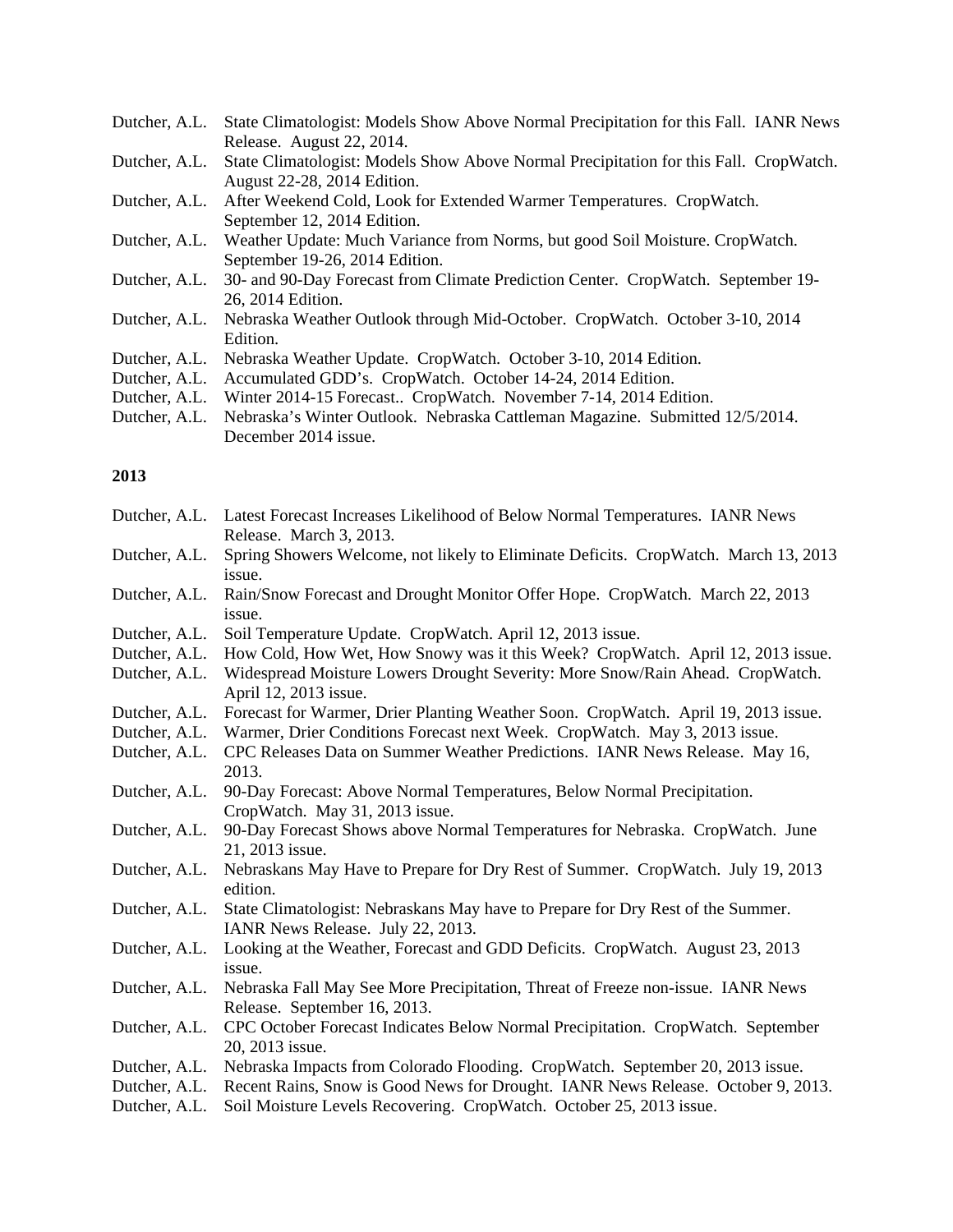- Dutcher, A.L. Preliminary CPC Forecasts Show few Extremes for Nebraska. CropWatch. November 21, 2013 edition.
- Dutcher, A.L. Nebraska's Winter Outlook. Nebraska Cattleman Magazine. Submitted 11/14/2013. December 2013 issue.

### **FIVE YEAR PRESENTATION HISTORY**

- 1/6 York. UNL Crop Production Clinic. Attendance 24.
- 1/12 Norfolk. WJAG Ag Conference. Attendance 58.
- 1/18 Creighton. Midwest Bank Crop Insurance Seminar. Attendance 42.
- 1/20 Kearney. UNL Crop Production Clinic. Attendance 18.
- 1/24 Beatrice. SECC Agricultural Fair (2 Sessions). Attendance 76.
- 1/24 Lincoln. Schuyler Cooperative Annual Board Meeting. Attendance 16.
- 1/25 Kearney. Great American Insurance Crop Insurance Seminar. Attendance 24.
- 1/25 North Platte. Nebraska Grain Sorghum Board Tour. Attendance 58.
- 1/26 Grand Island. Nebraska Grain Sorghum Board Tour. Attendance 40.
- 1/27 Lincoln. LEAD Academy. Attendance 24.
- 1/31 Holdrege. Holdrege Water Conference (Keynote Speaker). Attendance 76.
- 2/1 Kearney. Nebraska Agribusiness Association mid-winter Meeting. Attendance 99.
- 2/7 Milford. Crop Solutions Crop Insurance Seminar. Attendance 38.
- 2/9 Kearney. Central Platte NRD Water Conference. Attendance 54.
- 2/10 Wilbur. Wilbur Crop Clinic. Attendance 80.
- 2/13 Kearney. Pioneer Spring Crop Seminar. Attendance 176
- 2/15 North Platte. Pioneer Spring Crop Seminar. Attendance 83
- 2/16 Beloit, Kansas. Farmway Customer Appreciation Agricultural Meeting. Attendance 96.
- 2/20 Wisner. Feller Commodities Crop Insurance Seminar. Attendance 18.
- 2/21 Lexington. Central Community College NPACE seminar. Attendance 7.
- 2/23 Hastings. Central Community College NPACE seminar. Attendance 5.
- 2/27 Grand Island. Aurora Cooperative Customer Appreciation Day (5 Sessions) Attendance 240.
- 2/28 Shickley. Little Blue NRD Water Allocation seminar. Attendance 29.
- 3/1 Cairo. Great American Insurance Crop Insurance Update. Attendance 32.
- 3/5 Mitchell, South Dakota. West Central Agronomist Meeting. Attendance 60.
- 3/7 La Vista. AgReliant Annual Conference. Attendance 137.
- 3/10 Hastings. Hastings Area Rotary Club Luncheon. Attendance 32.
- 3/28 Lincoln. AER / UNL Agricultural Economics Climate Change Seminar. Attendance 28.
- 6/13 Kearney. Nebraska Farm Bureau Summer Meeting. Attendance 63.
- 6/20 Norfolk. Brock  $&$  Associates Crop Marketing Tour. Attendance 85.
- 6/21 York. Brock & Associates Crop Marketing Tour. Attendance 74.
- $6/26$  Jefferson, Iowa. Brock & Associates Crop Marketing Tour. Attendance 85.
- 6/29 Mead. Eastern Nebraska Research and Extension Center Open House (Keynote Speaker). Attendance – 260.
- 10/30 Lincoln. Climate Assessment Response Committee Fall Meeting. Attendance 19.
- 11/2 Lincoln. Nebraska Bankers Association Annual Meeting. Attendance 50.
- 11/6 Kearney. Nebraska Agribusiness Association Fall Update. Attendance 56.
- 11/17 Lincoln. Curry Group Customer Appreciation Meeting. Attendance 63.
- 11/20 Lincoln. Nebraska Soybean Board Annual Meeting. Attendance 23.
- 11/27 Beatrice. Southeast Nebraska Corn Growers Association Annual Meeting. Attendance 67.
- 12/1 Wayne. Wayne Area Chamber of Commerce Crop Seminar. Attendance 69.
- 12/6 Lincoln. Lincoln Power Show. Attendance 49.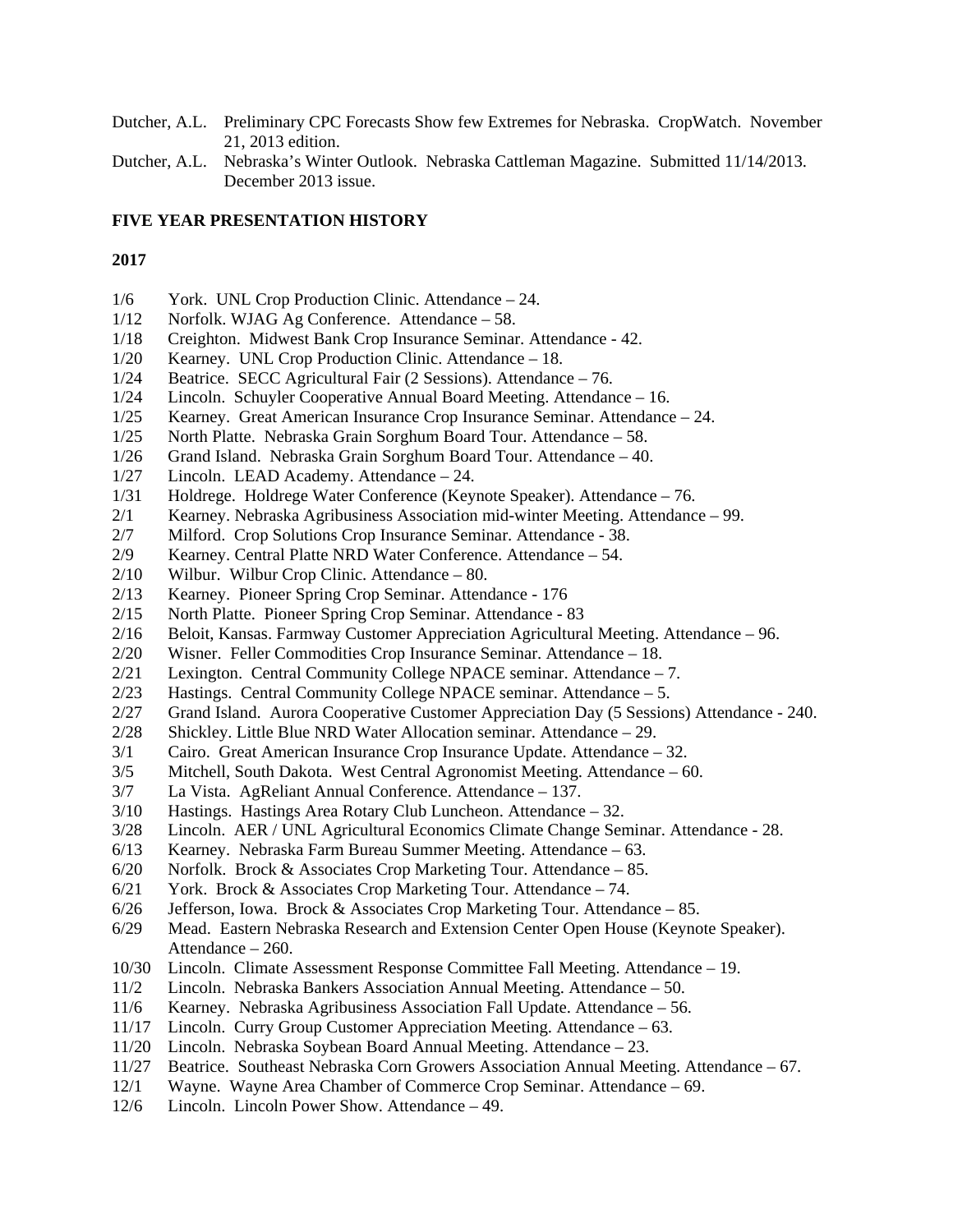- 12/7 Lincoln. Lincoln Power Show. Attendance 38.
- 12/8 Lincoln. Nebraska Agribusiness Association Winter Update. Attendance 50.
- 12/14 Columbus. Columbus Area Chamber of Commerce Luncheon. Attendance 32.

- 1/8 North Platte. Ag Valley Coop. Attendance 30.
- 1/13 Norfolk. WJAG Ag Conference. Attendance 80.
- 1/14 Lincoln. Schuyler Coop Annual Board Meeting. Attendance 15.
- 1/18 Creighton. Midwest Bank. Attendance 62.
- 1/19 Beatrice. SECC Ag Day. Attendance 75.
- 1/19 Kearney. Great America Insurance. Attendance 26.
- 1/21 Grand Island. Nebraska Sorghum Growers Association. Attendance 80.
- 1/28 Lincoln. LEAD Academy Training. Attendance 16
- 2/8 Aurora. Hamilton County Extension. Attendance 75.
- 2/9 Lincoln. Nebraska Farm Bureau. Attendance 60.
- 2/9 Beloit, KS. Farmway Coop. Attendance 155.
- 2/10 Milford. Crop Solutions Insurance. Attendance 51.
- 2/12 Wilbur. Saline County Extension. Attendance 128.
- 2/16 Lincoln. NFB Crop Insurance. Attendance- 48.
- 2/17 Kearney. Nebraska Aviation Trade Association. Attendance 120.
- 2/23 Greeley. Pioneer-Dupont. Attendance 25.
- 2/24 Kearney. Pioneer-Dupont. Attendance 103.
- 2/25 Lawrence. Pioneer-Dupont. Attendance 36.
- 2/26 Grand Island. Pioneer-Dupont. Attendance 104.
- 2/29 Nebraska City. Pioneer-Dupont. Attendance 41.
- 3/1 Beaver Crossing. Blue River Ag. Attendance 31.
- 3/3 Wisner. Feller Commodities. Attendance 21
- 3/10 Hastings. Hastings Rotary Club. Attendance 26.
- 4/2 Newman Grove. Newman Grove Chamber of Commerce. Attendance 67
- 4/6 Kearney. Nebraska Bankers Association. Attendance 140
- 6/28 Lincoln. Climate Assessment Response Committee. Attendance 24.
- 6/29 York. Brock and Associates. Attendance 75.
- 8/26 West Point. UNL Beef Systems. Attendance 22
- 9/6 North Platte. UNL Beef Systems. Attendance 18.
- 9/8 Elgin. UNL Northeast Research and Extension Center. Attendance 147
- 11/22 Lincoln, Climate Assessment Response Committee. Attendance 23.
- 11/28 Kearney. UNL Market Journal and Department of Ag Economics. Attendance 23.
- 11/29 Sidney. UNL Market Journal and Department of Ag Economics. Attendance 30.
- 12/1 Norfolk. UNL Market Journal and Department of Ag Economics. Attendance 29.
- 12/2 Lincoln. UNL Market Journal and Department of Ag Economics. Attendance 41.
- 12/6 Lincoln. Farm Power Show. Attendance 40.
- 12/7 Kearney. Nebraska Independent Crop Consultants Association. Attendance 75.
- 12/8 Lincoln. Farm Power Show. Attendance 25
- 12/9 Columbus. Columbus Area Chamber of Commerce. Attendance 33.
- 12/13 Lincoln. Furture's One. Attendance 100.
- 12/14 York. Upper Big Blue NRD. Attendance 75.
- 12/15 Lincoln. Producer Hybrids. Attendance 47.
- 12/20 Beatrice. Producer Hybrids. Attendance 38.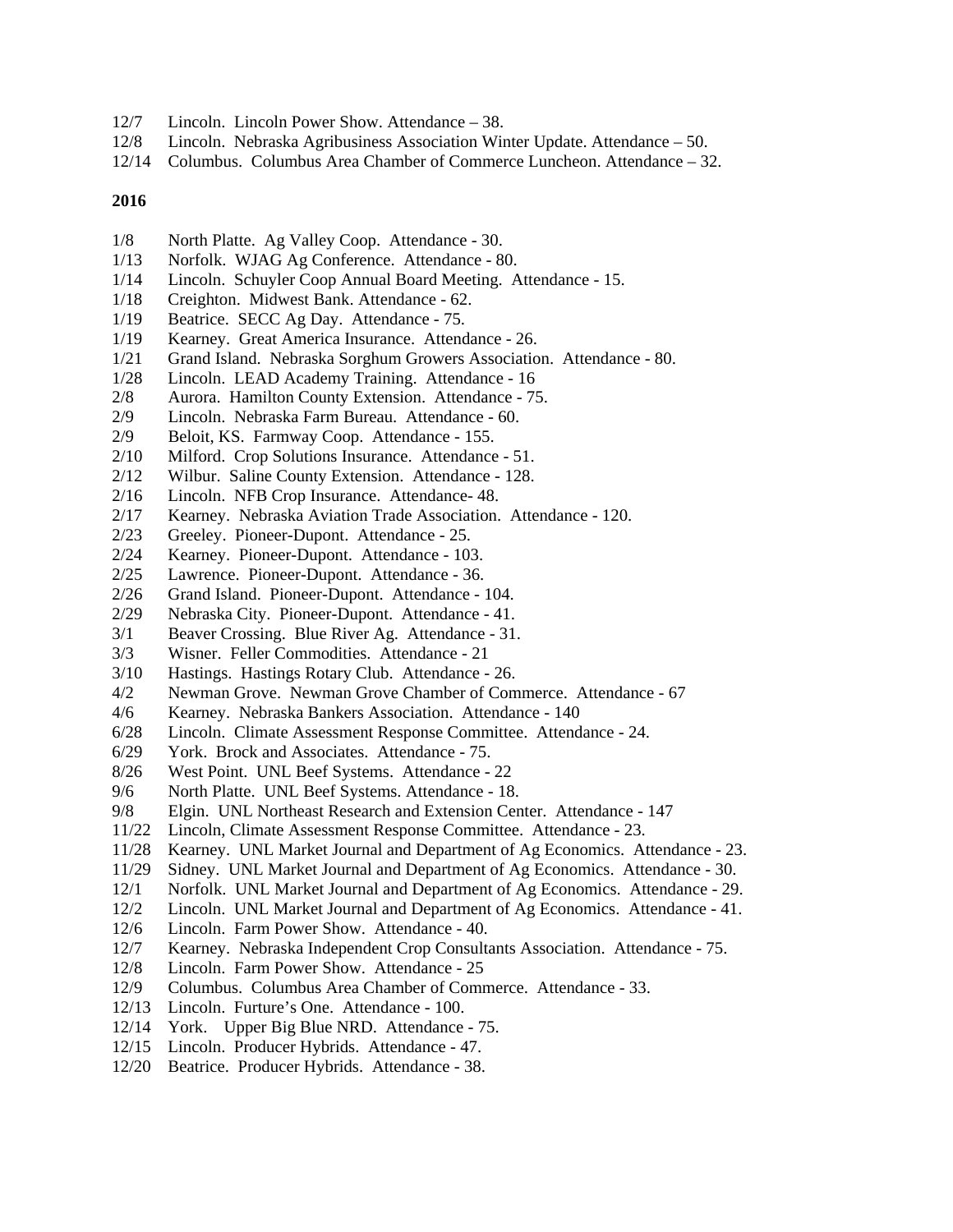- 1/20 Beatrice. SECC Ag Expo. Attendance 300.
- 1/22 Grand Island.. Nebraska Sorghum Growers Association. Attendance 85.
- 1/23 Lincoln. LEAD Water Training Workshop. Attendance 27.
- 1/26 Kearney. Heartland Insurance. Attendance 37.
- 1/27 Lincoln. Schuyler Coop. Attendance 14.
- 1/29 Creighton. Midwest Bank. Attendance 77.
- 1/29 Aurora. Hamilton County Extension. Attendance 53.
- 2/6 Hastings. Hastings Rotary Club. Attendance 35
- 2/9 Wisner. Feller Commodities. Attendance 18.
- 2/10 Oakland. Helena. Attendance 71.
- 2/11 Milford. Crop Insurance Meeting. Attendance 47.
- 2/13 Wilbur. Saline County Extension. Attendance 100.
- 2/17 Grand Island. Nebraska Independent Crop Consultants Association. Attendance 180.
- 2/18 Norfolk. Nebraska Poultry Association. Attendance- 48.
- 2/19 Lincoln. Nebraska Farm Bureau. Attendance 75.
- 2/25 Cairo. Heartland Insurance. Attendance 35.
- 3/3 Deshler. Midwest Bank. Attendance 18.
- 3/3 McCook. Red Willow County Extension. Attendance 45
- 3/10 Deshler. Pioneer Hybrids. Attendance 64.
- 3/11 Omaha. Triump of Agriculture. Attendance 48
- 3/12 Omaha. Triump of Agriculture. Attendance 28
- 3/13 Beaver Crossing. Pioneer Hybrids. Attendance 19.
- 3/18 Sioux City, IA. Helena. Attendance 70.
- 3/28 Newman Grove. Chamber of Commerce. Attendance 73.
- 4/2 Kearney. Nebraska Bankers Association. Attendance 134.
- 5/12 Lincoln. Climate Assessment Response Committee. Attendance 38.
- 11/10 Grand Island. Nebraska Agribusiness Association. Attendance 50.
- 11/30 Sterling. Producer Hybrids. Attendance 67.
- 12/1 Lincoln. Producer Hybrids. Attendance 75.
- 12/4 Lincoln. Curry Group. Attendance 76.
- 12/8 Columbus. Columbus Rotary Club. Attendance 27.<br>12/9 Kearney. Nebraska Independent Crop Consultant Ass
- Kearney. Nebraska Independent Crop Consultant Association. Attendance 76.
- 12/9 Lincoln. Lancaster County Power Show. Attendance 55.
- 12/10 York. Upper Big Blue Natural Resource District. Attendance 136.
- 12/11 Lincoln. Lancaster County Power Show. Attendance 10

- 1/14 Lincoln. Nebraska Seed Improvement Association. Attendance 140.
- 1/14 Beatrice. SECC Ag Expo. Attendance 300.
- 1/15 Norfolk. WJAG Ag Expo. Attendance 77.
- 1/16 Kearney. Great American Insurance Customer Farmer Appreciation Dinner. Attendance 37.
- 1/29 Lincoln. Schuyler Cooperative Board Meeting. Attendance 18.
- 1/30 Lincoln. LEAD Water Training Workshop. Attendance 19.
- 2/4 Pierce. Midwest Bank Ag Seminar. Attendance 64.
- 2/6 Cairo. Great American Insurance Customer Appreciation Dinner. Attendance 32
- 2/10 Seward. Crop Insurance Meeting. Attendance 11.
- 2/11 Milford. Crop Insurance Meeting. Attendance 52.
- 2/12 Grand Island. Nebraska AgriBusiness Association Spring Conference. Attendance 225.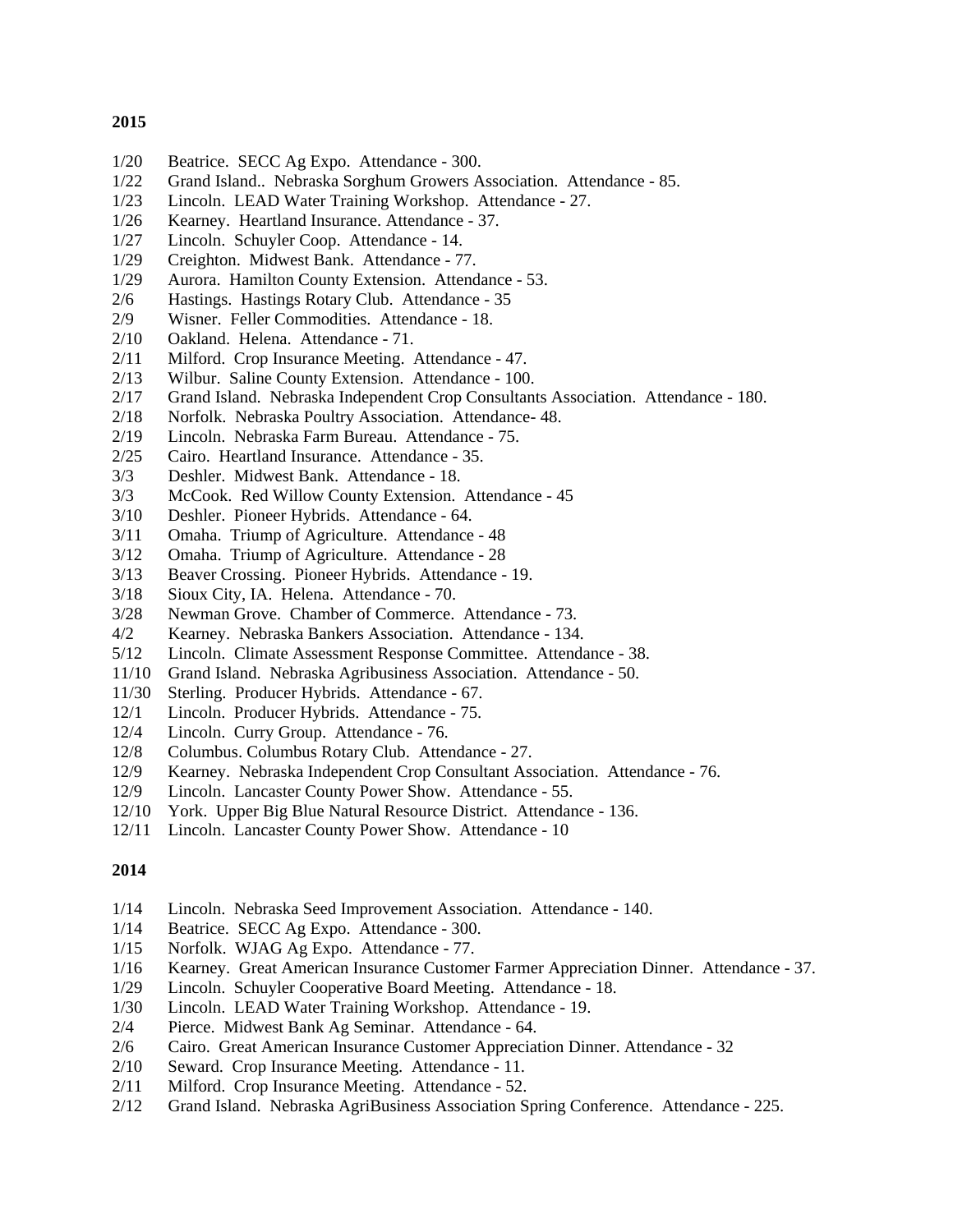- 2/20 Creighton. Midwest Bank Ag Seminar. Attendance 43.
- 2/20 St. Mary. Pioneer Customer Appreciation Dinner. Attendance- 215.
- 2/24 Wisner. Crop Insurance Meeting. Attendance 17.
- 2/27 Deshler. Midwest Bank Ag Seminar. Attendance 37.
- 3/7 Hastings. Rotary Club. Attendance 18.
- 3/12 Omaha. Triump of Ag. Attendance 52
- 3/13 Omaha. Triump of Ag. Attendance 33.
- 3/13 Lavista. AgReliant Annual Conference. Attendance 142.
- 4/1 Mead. Saunders County Extension Monthly Breakfast Seminar. Attendance 64.
- 4/5 Newman Grove. Farmer Appreciation Day. Attendance 31.
- 6/19 Lincoln. AgWest On-Line Seminar. Attendance 92.
- 7/1 Mead. Saunders County Monthly Breakfast Seminar. Attendance 65.
- 10/21 Wahoo. Lions Club. Attendance 14.
- 11/11 Grand Island. Nebraska Agribusiness Fall Conference. Attendance 242.
- 11/19 Hastings. Phelps County Extension and HPRCC Agricultural Training Conference. Attendance 75.
- 12/8 Columbus. Chamber of Commerce Monthly Meeting. Attendance 39.
- 12/9 Lincoln. Farm Power Show. Attendance 52.
- 12/10 Lincoln. Farm Power Show. Attendance -38.
- 12/10 York. Upper Big Blue NRD Field Day. Attendance 62.

- 1/8 Gering. Nebraska Dry Bean Growers Association. Attendance 125.
- 1/9 Broken Bow. Ag Horizon's Field Day. Attendance 60.
- 1/10 Fremont. Fremont Ag Expo. Attendance 300.
- 1/13 Beatrice. Homestead National Monument. Attendance 100.
- 1/27 Creighton. Midwest Bank Ag Producer Meeting. Attendance 87.
- 1/16 Norfolk. KJAG Annual Ag Show. Attendance 75.
- 1/17 Beatrice. Southeast Community College Ag Day. Attendance 350.
- 1/17 Aurora. Hamilton County Ag Day. Attendance 40
- 1/17 Central City. Merrick County Ag Day. Attendance 80.
- 1/21 Kearney. Nebraska Alfalfa Producers Association. Attendance 27.
- 1/22 McCook. Nebraska Sorghum Producers Annual Crop Tour. Attendance 80.
- 1/22 Clay Center. Cow/Calf College. Attendance 140.
- 1/23 Lincoln. Channel Seed Producers Meeting. Attendance 200.
- 1/23 Fairbury. Nebraska Sorghum Producers Annual Crop Tour. Attendance 40.
- 1/26 Nebraska City. Water Leaders Conference. Attendance 15.
- 2/4 Loup City. Purina Feed Producers Appreciation Luncheon. Attendance 110.
- 2/4 Beolus. Great America Insurance Producer Meeting. Attendance 38
- 2/5 Pierce. Midwest Bank Ag Producer Meeting. Attendance 54.
- 2/7 Alliance. Nebraska Farm Bureau Drought Meeting. Attendance 110.
- 2/8 Lincoln. Nebraska Legislative Breakfast. Attendance 26.
- 2/10 Wilbur. Wilbur Crop Clinic. Attendance 130.
- 2/12 Nebraska City. SARE Training Meeting. Attendance 25.
- 2/12 Kearney. Governor's Ag Conference. Attendance 150.
- 2/14 Milford. Rob Lyons Insurance Annual Producer Meeting. Attendance 40.
- 2/15 Lincoln. Nebraska Farm Bureau Annual Meeting. Attendance 154.
- 2/19 Grand Island. Nebraska AgriBusiness Association Mid-Winter Update. Attendance 200.
- 2/20 York. Pioneer Producer's Meeting. Attendance 136.
- 2/20 Norfolk. Nebraska Poultry Association Annual Meeting. Attendance 75.